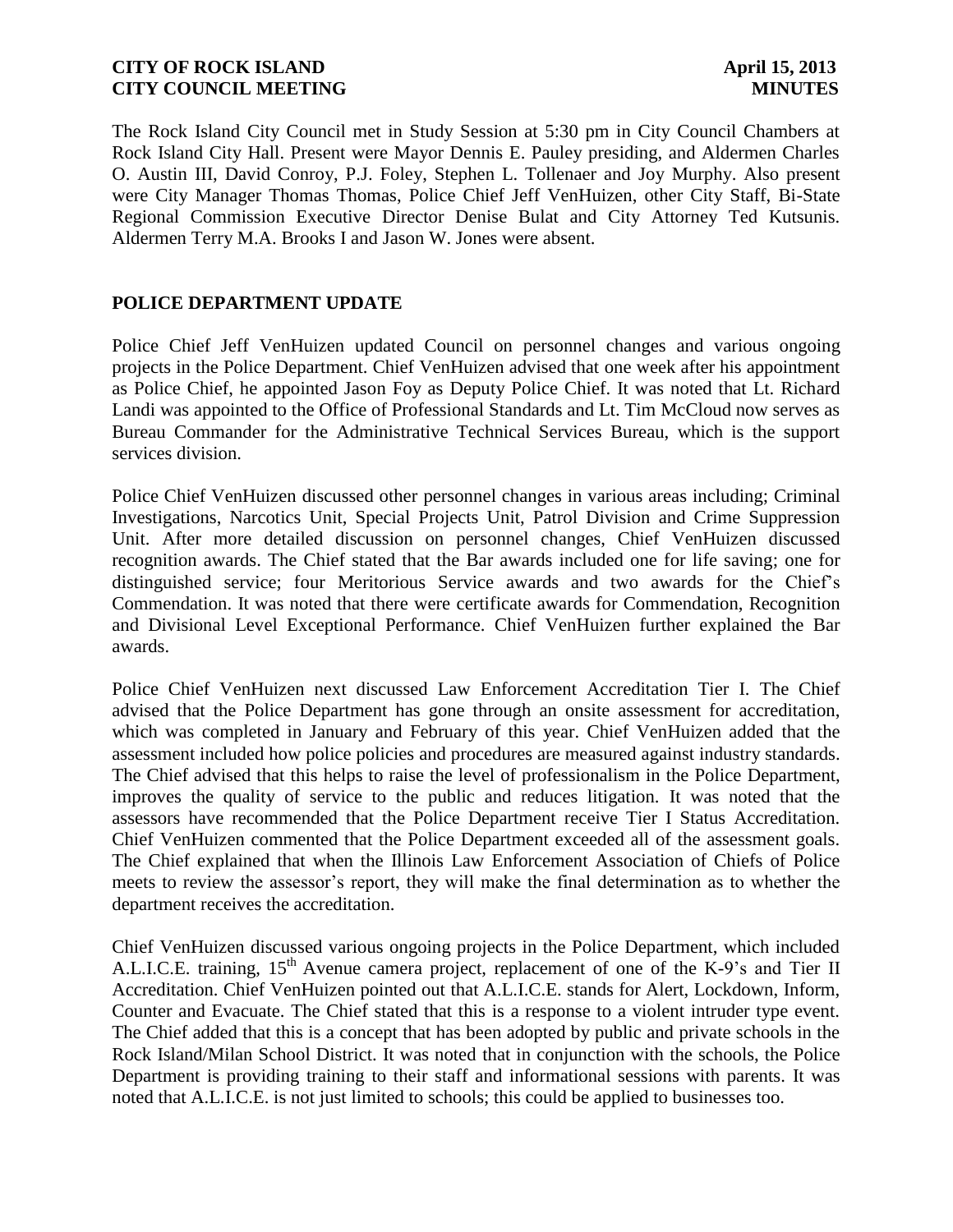Chief VenHuizen discussed the  $15<sup>th</sup>$  Avenue camera project and referred to the screen to show Council the good camera quality. Council and Chief VenHuizen further discussed this project. Chief VenHuizen advised that K-9 Rhino is nine years old and he will be replaced this year. Chief VenHuizen pointed out that Rhino and his handler have been responsible for confiscating almost 15,000 grams of drugs, \$110,000.00 worth of cash, 53 felony arrests and 84 misdemeanor arrests. Chief VenHuizen further discussed this item.

Chief VenHuizen stated that the Tier II Accreditation process has been initiated. The Chief commented that Tier II is a much more in depth critical analysis of the Police Department's programs. Police Chief VenHuizen indicated that Tier I had 71 standards that the Police Department was required to meet and those 71 standards were met successfully. The Chief added that Tier II has 180 standards that the Police Department needs to meet. It was noted that if Tier I and Tier II Accreditations are granted; it is valid for four years. Chief VenHuizen further discussed this item.

Chief VenHuizen discussed various challenges that the Police Department will be exploring in the future. Chief VenHuizen advised that at some point, the current VHF/UHF radio systems will have to be upgraded to the 800MHz Trunk System. The Chief further discussed this item. Chief VenHuizen commented that the Police Department will take an in depth look at the resources of the daily police operations in regards to manpower allocations. The Chief added that part of this process may include an outside consultant coming in to look at the department's operations and provide recommendations.

Chief VenHuizen discussed the recruiting process. The Chief advised that testing will begin next year and he would like to make more of an effort in getting the word out. The Chief stated that he has identified certain individuals within the Police Department that would serve as recruiters; they would be sent to job fairs, colleges, etc. The Chief added that he would also like to reach out to the population in Rock Island to get Rock Island residents to serve this community as police officers. The Chief commented that they are moving forward on the recruitment process.

Police Chief VenHuizen advised that The District continues to be an area for the Police Department to review procedures. The Chief stated that the new ordinance has been implemented and the Crime Suppression Unit has been assigned down in The District on Friday and Saturday nights to supplement The District security assignment downtown. The Chief added that this is more of an overall comprehensive plan to try and increase the communication with the same individuals that are down there on a weekly basis. Chief VenHuizen stated that he is trying to improve the business owners and the bar owners ability to see and know the same officers; if the same core group of officers are down there, hopefully it will improve communication. Chief VenHuizen pointed out that the majority of calls for service occur in The District on Friday and Saturday nights and that is another reason the Crime Suppression Unit was assigned down there to help combat those issues. Chief VenHuizen advised that the Police Department also wants to look at refining the role of The District security officers and the officers that serve in an off duty capacity.

Council discussed Police Chief VenHuizen's presentation.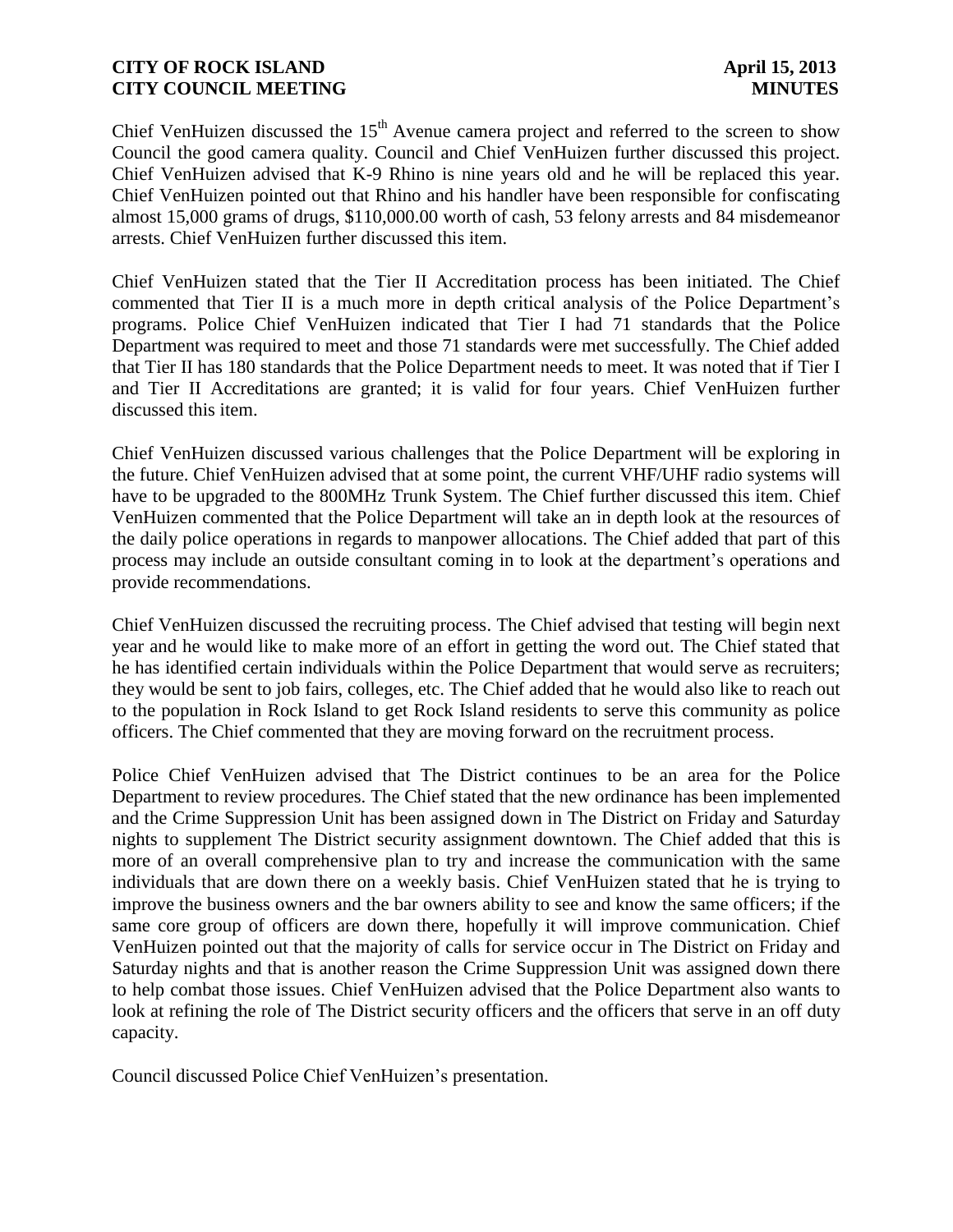### **PRESENTATION BY BI-STATE REGIONAL COMMISSION**

Executive Director Denise Bulat updated Council on Bi-State Regional Commission's services. Ms. Bulat stated that Bi-State's mission is to provide for direct technical assistance to the member governments and also to help the member governments work together on different projects. Ms. Bulat indicated that Bi-State has been in existence since 1966 and has 48 member governments. Ms. Bulat added that they do a lot of regional types of projects.

Ms. Bulat discussed Bi-State's major regional projects. Ms. Bulat advised that Bi-State works on regional transportation planning. Ms. Bulat noted that the city of Rock Island participates significantly in that process. Ms. Bulat discussed computer modeling. Ms. Bulat stated that Bi-State received \$250,000.00 to \$300,000.00 to do a household travel survey for data that will feed into their computer model for the next round of the long range transportation plan. Ms. Bulat explained that this will allow Bi-State to model the transportation network in the metropolitan area. Ms. Bulat added that random surveys will go out to residents in the whole Quad City area and they will be asked as to what kinds of trips they take on a daily basis. It was noted that this project will begin in the fall. Ms. Bulat commented that the last time this type of survey was done was approximately 40 years ago.

Ms. Bulat discussed federal funding as it related to the Illinois Quad City area. It was noted that a little over \$1,000,000.00 a year comes to the Illinois Quad City area and Bi-State programs that out every three or four years. Ms. Bulat advised that every year, Bi-State has to create a transportation improvement program to list all of the projects received from federal funds. Ms. Bulat indicated that Bi-State is going to have the ability to regionally program dollars for alternative projects, which will be for trails, sidewalks and other types of similar projects. It was noted that the Illinois Quad City area will be allocated a certain amount of dollars (possibly in the \$100,000.00 to \$200,000.00 range) per year for those kinds of projects. It was noted that the local Transportation Policy Committee makes the decisions on how the federal funds flow.

Ms. Bulat indicated that another program that the City participates in and saves a lot of money is direct purchasing. Ms. Bulat added that Bi-State organizes the direct purchasing program. It was noted that various items purchased through this program include; utility supplies, water chemicals, janitorial goods and printer supplies (copier paper).

Ms. Bulat commented that Bi-State also does economic development planning. Ms. Bulat explained that Bi-State creates this document every three years and it consolidates all of the economic development plans in the five counties that Bi-State serves, which include; Muscatine and Scott in Iowa and Henry, Mercer and Rock Island in Illinois. Ms. Bulat further discussed this document.

Ms. Bulat indicated that Bi-State is also the census repository for the whole five county area. It was noted that Bi-State creates some really great documents (maps) of how the data looks graphically in a geographic area for the member governments. Ms. Bulat referred to the document that was distributed to Council and stated that this is the commuting flow information that just came out from the census bureau in the last four weeks. It was noted that this document shows how commuters are traveling in the five county area.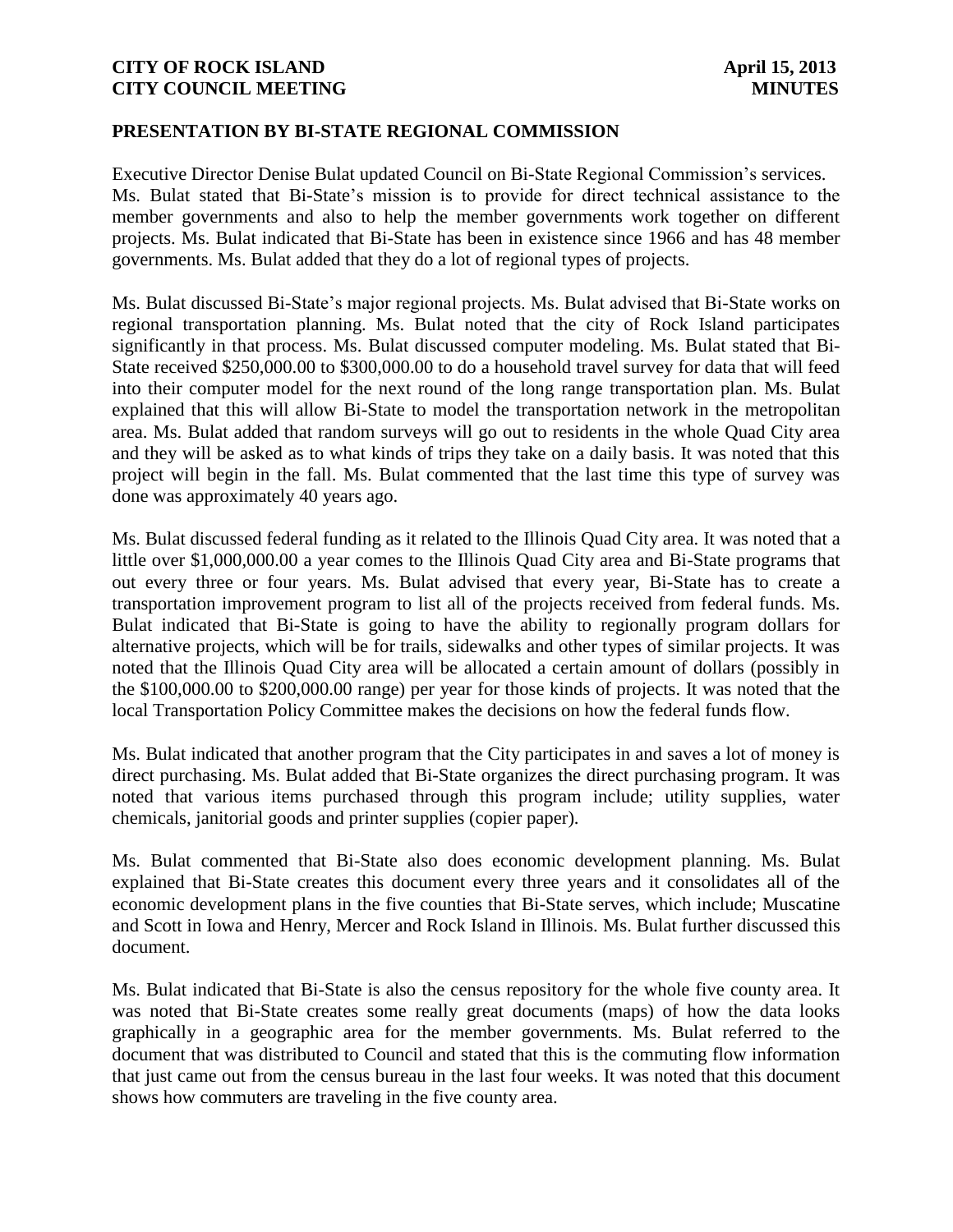Ms. Bulat pointed out that Bi-State is working on emergency planning in the area. Ms. Bulat added that Bi-State helped Rock Island County secure \$150,000.00 for updating the emergency communications plans. Ms. Bulat further discussed emergency planning.

Ms. Bulat advised that in regards to direct technical assistance, last year, Bi-State bought trail counters and did trail counts in Schwiebert Riverfront Park. Ms. Bulat added that performance measures are going to be required by the Federal Government for transportation funding and one of the performance measures will be related to trails. Ms. Bulat added that Bi-State is planning on doing additional trail counts this coming season to show how well used the trails are and that should help secure more federal grants.

Council and Ms. Bulat further discussed Bi-State's services.

## **EXECUTIVE SESSION I**

A motion was made by Alderman Austin and seconded by Alderman Foley to recess to Executive Session on matters of Litigation and Personnel. The motion carried on a roll call vote. Those voting Aye being; Alderman Austin, Alderman Conroy, Alderman Foley, Alderman Tollenaer and Alderwoman Murphy; those voting No, none. The meeting was recessed at 6:14 pm.

Mayor Pauley reconvened the regular meeting at 6:21 pm.

### **ADJOURNMENT**

A motion made by Alderman Foley and seconded by Alderwoman Murphy to adjourn the meeting carried by the following Aye and No vote. Those voting Aye being; Alderman Austin, Alderman Conroy, Alderman Foley, Alderman Tollenaer and Alderwoman Murphy; those voting No, none. The meeting was adjourned at 6:22 pm.

> \_\_\_\_\_\_\_\_\_\_\_\_\_\_\_\_\_\_\_\_\_\_\_\_\_\_\_\_\_\_ Aleisha L. Patchin, City Clerk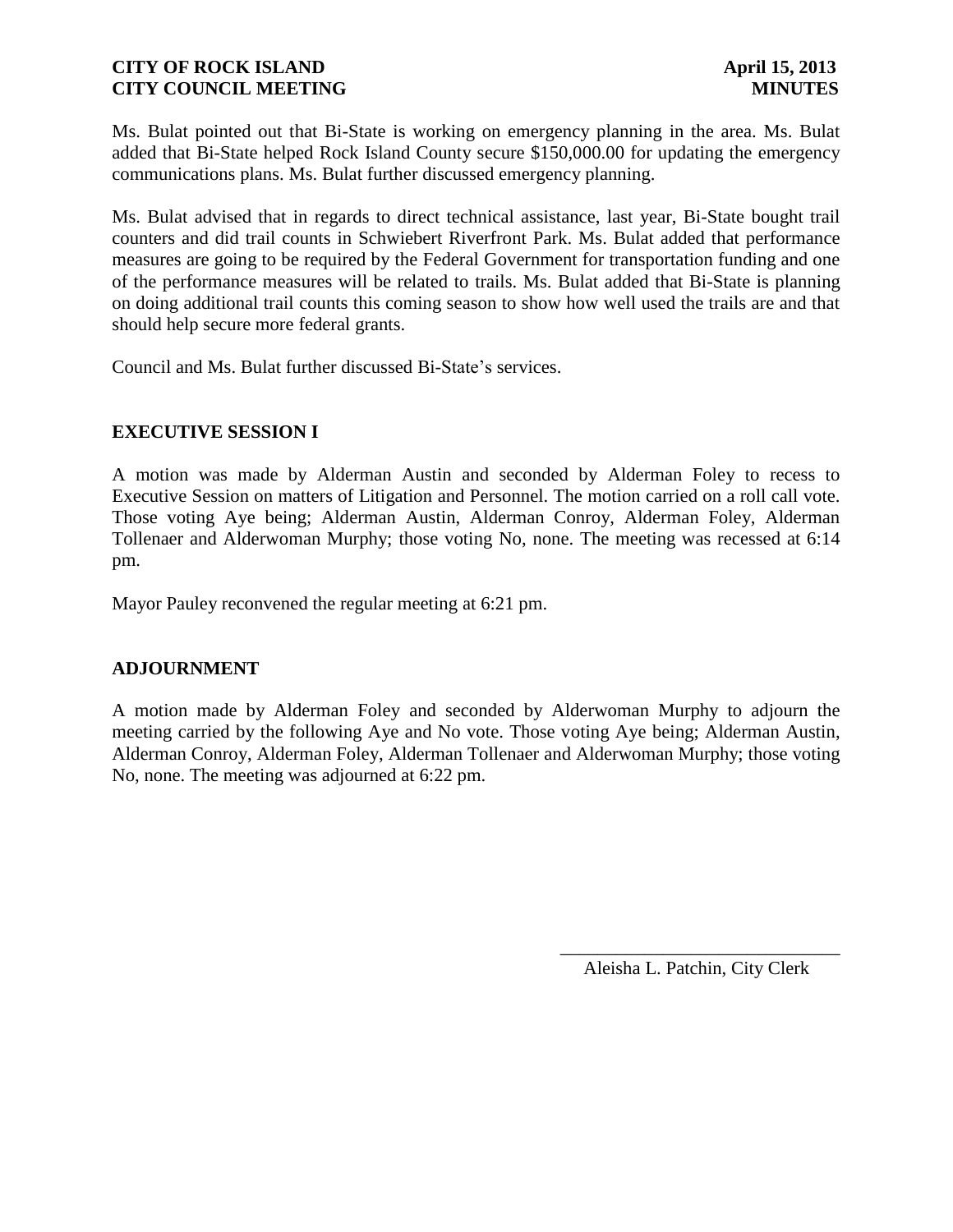Rock Island City Council met in regular session at 6:45 pm in Council Chambers of Rock Island City Hall. Present were Mayor Dennis E. Pauley presiding, and Aldermen Charles O. Austin III, Terry M.A. Brooks I, David Conroy, P.J. Foley, Stephen L. Tollenaer and Joy Murphy. Also present were City Manager Thomas Thomas and City Attorney Ted Kutsunis. Alderman Jason W. Jones was absent.

#### Introductory Proceedings

Mayor Pauley called the meeting to order and led in the Pledge of Allegiance. Alderman Austin gave the Invocation.

# Agenda Item #5 **Minutes of the meeting of April 8, 2013.**

A motion was made by Alderwoman Murphy and seconded by Alderman Austin to approve the minutes of the meeting of April 8, 2013 as printed. The motion carried by the following Aye and No vote; those voting Aye being; Alderman Austin, Alderman Brooks, Alderman Conroy, Alderman Foley, Alderman Tollenaer and Alderwoman Murphy; those voting No, none.

# Agenda Item #6 **Update Rock Island by Mayor Pauley.**

Mayor Pauley advised to mark your calendars for the library annual drive up and drop off event for shredding personal papers. The Mayor stated that the free Community Shred Collection Day is Thursday, April  $25<sup>th</sup>$  from 3:30 pm to 5:30 pm in the alley outside the Main Library. Please note that Thursday is correct, there was an error in the Township newsletter. Mayor Pauley indicated that representatives from Document Destruction & Recycling Services will be on hand to collect personal papers for secured bulk shredding at their monitored facility in Davenport. It was noted that for additional shred days held at other libraries, check the Money Smart website or call (309) 732-7303.

Mayor Pauley stated that Augustana College's John Deere Planetarium at  $820\,38^{th}$  Street will be open to the public on Saturday, April 20, 2013 for a free evening of stargazing and planet viewing. The Mayor added that the planetarium will be open from 8:30 pm to 10:00 pm with indoor and outdoor programs. Mayor Pauley indicated that this year's open house will feature views of Jupiter, the solar system's largest planet, and Saturn with its magnificent ring system. The Mayor added that telescopes will reveal both planets as well as the mountains and craters of the Earth's Moon. The observation areas are unheated, so dress according to the weather. In the event of cloudy weather, telescope views may not be possible, but the indoor programs will be offered. It was noted that for more information, please contact Gail Parsons at (309) 794-7318.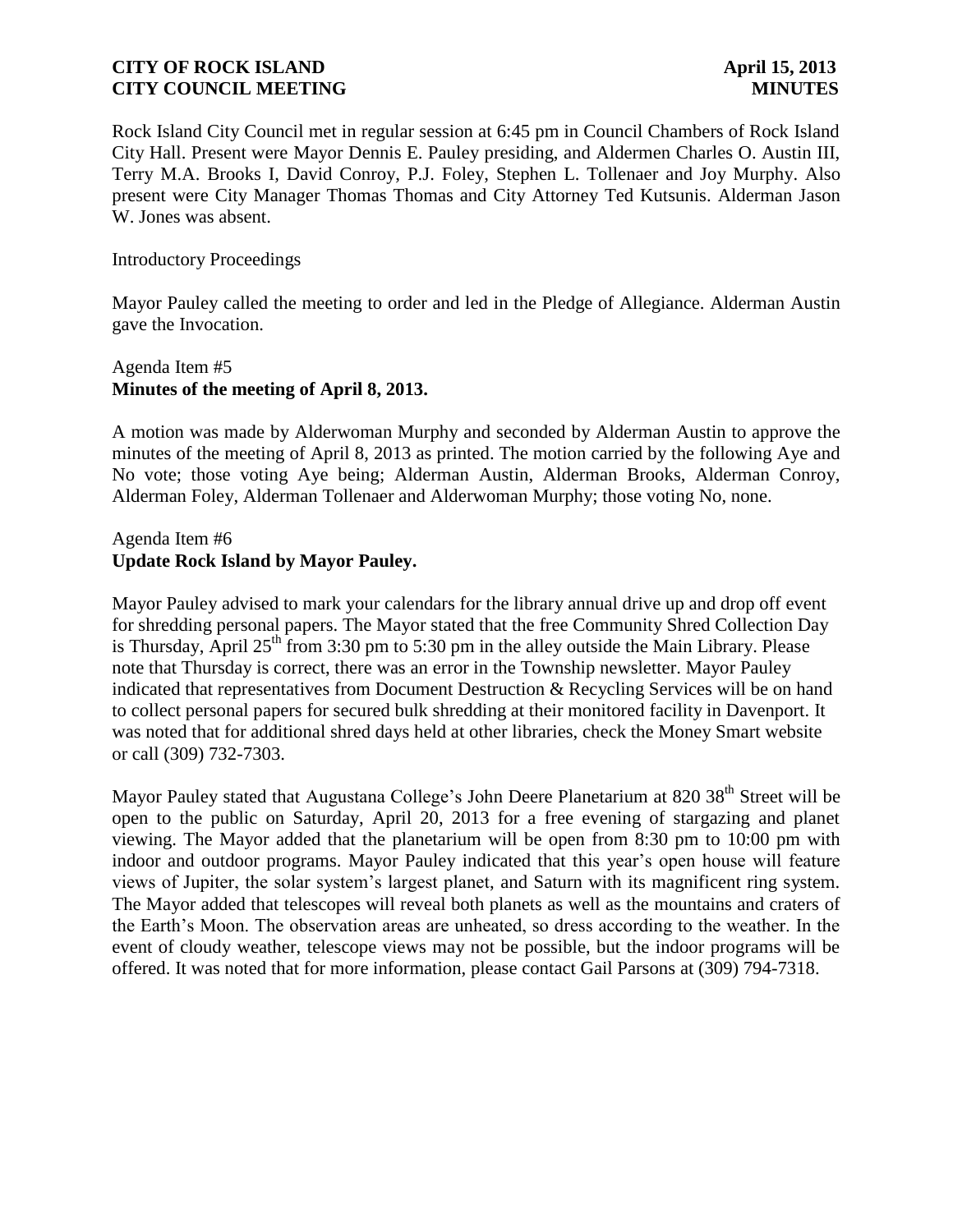Mayor Pauley stated that Saukie Golf Course is offering a season special of \$23.00 for an 18 hole round of golf and a cart every day after 10:00 am. It was noted that Saukie Golf Course is conveniently located in the heart of Rock Island at the intersection of 31<sup>st</sup> Avenue and 38<sup>th</sup> Street. Mayor Pauley stated to call (309) 732-CART (2278) to set up a tee time. The Mayor added that at Highland Springs Golf Course Pay for 9, Play 18 on Mondays and Wednesdays. It was noted that Highland Springs is located in southwest Rock Island at  $9500\,35<sup>th</sup>$  Street West. Call (309) 732-PARS (7277) to set up a tee time.

Mayor Pauley advised that the QC Botanical Center is pleased to ask you to partake in the Flamingo Follies this summer. The Mayor added that this exhibit will be an opportunity for regional artists to showcase their talent. Each artist who participates will be given a pink plastic flamingo lawn ornament to work your artistic magic on. You may paint, mosaic, turn it inside out, or plaster it. Mayor Pauley indicated that the method will be up to you as the creator. The artistically altered flamingos will be placed in our gardens for the exhibit "Flamingo Follies". For a registration form and deadline dates, email Beth at  $vs@qcgardens.com$ .

Mayor Pauley stated that planning has started for the Citizen of the Year nominations. Mayor Pauley added that we will need one or two City Council members to volunteer to serve on this committee. It was noted that last year, Alderman Austin and Alderwoman Murphy served on the committee. At this time, Alderman Austin and Alderwoman Murphy volunteered to be co-chairs of the 2013 Citizen of the Year Committee.

#### Agenda Item #7

# **A Special Ordinance amending a zoning district and zoning map at 4422, 4512 and 4520 9th Street and 4630 and 4700 11th Street**.

It was moved by Alderman Tollenaer and seconded by Alderwoman Murphy to consider, suspend the rules and pass the ordinance. The motion carried by the following Aye and No vote; those voting Aye being; Alderman Austin, Alderman Brooks, Alderman Conroy, Alderman Foley, Alderman Tollenaer and Alderwoman Murphy; those voting No, none.

#### Agenda Item #8

# **A Special Ordinance amending a zoning district and zoning map at 1218 and 1226 21st Avenue, 2117 12th Street and 1301 22nd Avenue.**

Alderman Tollenaer moved and Alderman Conroy seconded to consider, suspend the rules and pass the ordinance. The motion carried by the following Aye and No vote; those voting Aye being; Alderman Austin, Alderman Brooks, Alderman Conroy, Alderman Foley, Alderman Tollenaer and Alderwoman Murphy; those voting No, none.

### Agenda Item #9 **CLAIMS**

It was moved by Alderman Austin and seconded by Alderman Foley to accept the following reports and authorize payments as recommended. The motion carried by the following Aye and No vote; those voting Aye being; Alderman Austin, Alderman Brooks, Alderman Conroy, Alderman Foley, Alderman Tollenaer and Alderwoman Murphy; those voting No, none.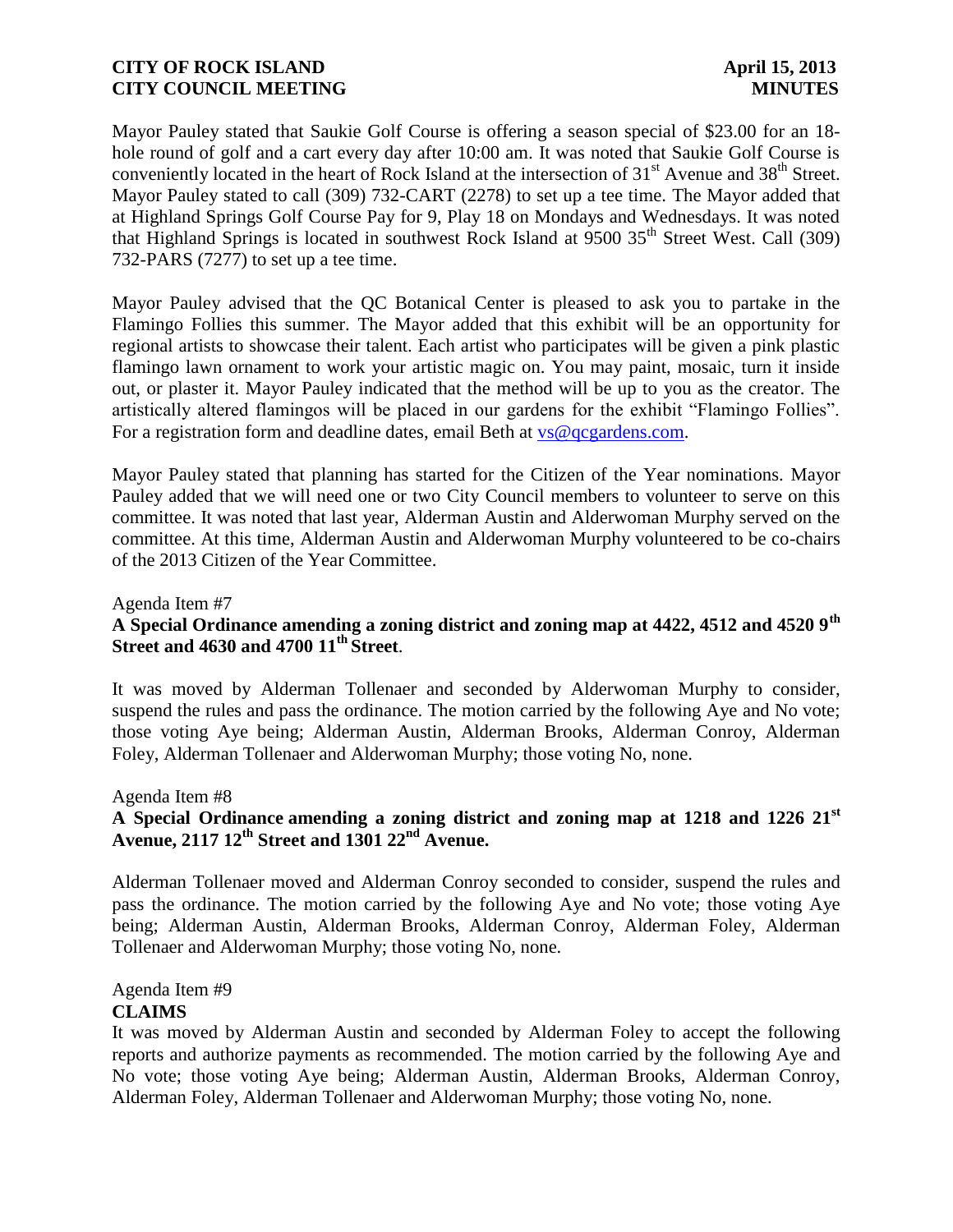- a. Report from the Public Works Department regarding payment in the amount of \$12,800.00 to CJ Now Plumbing for repairs made under the 2012 Sanitary Lateral Repair Program at 4115 35<sup>th</sup> Street.
- b. Report from the Public Works Department regarding payment in the amount of \$11,111.69 to Valley Construction Company, Inc. for an emergency water main repair on  $38^{th}$  Street and  $7^{th}$  Avenue.

### Agenda Item #10 **Claims for the week of April 5 through April 11 in the amount of \$1,314,981.51**.

 Alderman Conroy moved and Alderman Foley seconded to allow the claims. The motion carried by the following Aye and No vote; those voting Aye being; Alderman Austin, Alderman Brooks, Alderman Conroy, Alderman Foley, Alderman Tollenaer and Alderwoman Murphy; those voting No, none.

#### Agenda Item #11

### **Report from the Public Works Department regarding the purchase of 23 fire hydrants from Ferguson Water Works in the amount of \$35,943.00.**

It was moved by Alderman Foley and seconded by Alderman Tollenaer to approve the purchase as recommended.

Discussion followed. Alderman Austin stated that the City belongs to Bi-State Regional Commission, and the City is taking advantage of an incredibly large pool of purchasing power to get costs down. Alderman Austin added that this is another example of cost savings by intergovernmental cooperation.

After discussion, the motion carried by the following Aye and No vote; those voting Aye being; Alderman Austin, Alderman Brooks, Alderman Conroy, Alderman Foley, Alderman Tollenaer and Alderwoman Murphy; those voting No, none.

#### Agenda Item #12

**Report from the Public Works Department regarding bids for the 3rd Avenue**  Reconstruction: 24<sup>th</sup> to 25<sup>th</sup> Street project, recommending the bid be awarded to A.J. **Excavating in the amount of \$206,006.50.**

Alderman Austin moved and Alderman Conroy seconded to award the bid as recommended and authorize the City Manager to execute the contract documents. The motion carried by the following Aye and No vote; those voting Aye being; Alderman Austin, Alderman Brooks, Alderman Conroy, Alderman Foley, Alderman Tollenaer and Alderwoman Murphy; those voting No, none.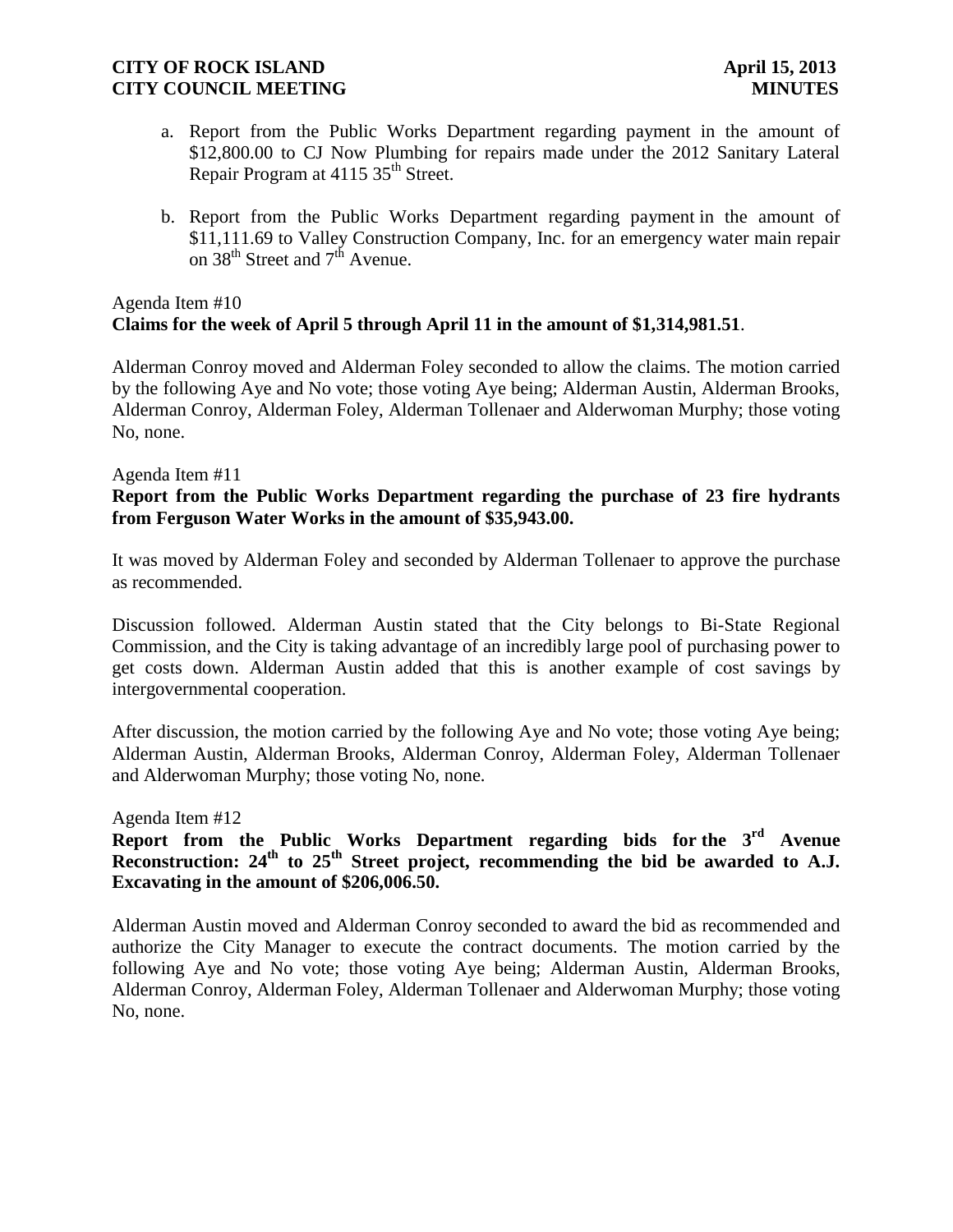#### Agenda Item #13

## **Report from the Public Works Department regarding bids for the 2013 Weed Control Spraying Program, recommending the bid be awarded to Kymbyl Komplete Kare, Inc. in the amount of \$16,755.00.**

It was moved by Alderman Foley and seconded by Alderwoman Murphy to award the bid as recommended and authorize the City Manager to execute the contract documents. The motion carried by the following Aye and No vote; those voting Aye being; Alderman Austin, Alderman Brooks, Alderman Conroy, Alderman Foley, Alderman Tollenaer and Alderwoman Murphy; those voting No, none.

#### Agenda Item #14

### **Report from the Public Works Department regarding bids for the 2013 Pavement Marking Program, recommending the bid be awarded to Peterson Parking Lot Striping in the amount of \$69,302.50.**

Alderman Foley moved and Alderman Conroy seconded to award the bid as recommended and authorize the City Manager to execute the contract documents. The motion carried by the following Aye and No vote; those voting Aye being; Alderman Austin, Alderman Brooks, Alderman Conroy, Alderman Foley, Alderman Tollenaer and Alderwoman Murphy; those voting No, none.

#### Agenda Item #15

## **Report from the Public Works Department regarding bids for the 2013 Rock Island Parkway Improvements project, recommending the bid be awarded to Walter D. Laud in the amount of \$336,503.00**.

It was moved by Alderman Conroy and seconded by Alderwoman Murphy to award the bid as recommended and authorize the City Manager to execute the contract documents. The motion carried by the following Aye and No vote; those voting Aye being; Alderman Austin, Alderman Brooks, Alderman Conroy, Alderman Foley, Alderman Tollenaer and Alderwoman Murphy; those voting No, none.

#### Agenda Item #16

## **Report from the Public Works Department regarding bids for the Velie Drive Subgrade Stabilization project, recommending the bid be awarded to Walter D. Laud in the amount of \$31,377.30.**

Alderwoman Murphy moved and Alderman Austin seconded to award the bid as recommended and authorize the City Manager to execute the contract documents. The motion carried by the following Aye and No vote; those voting Aye being; Alderman Austin, Alderman Brooks, Alderman Conroy, Alderman Foley, Alderman Tollenaer and Alderwoman Murphy; those voting No, none.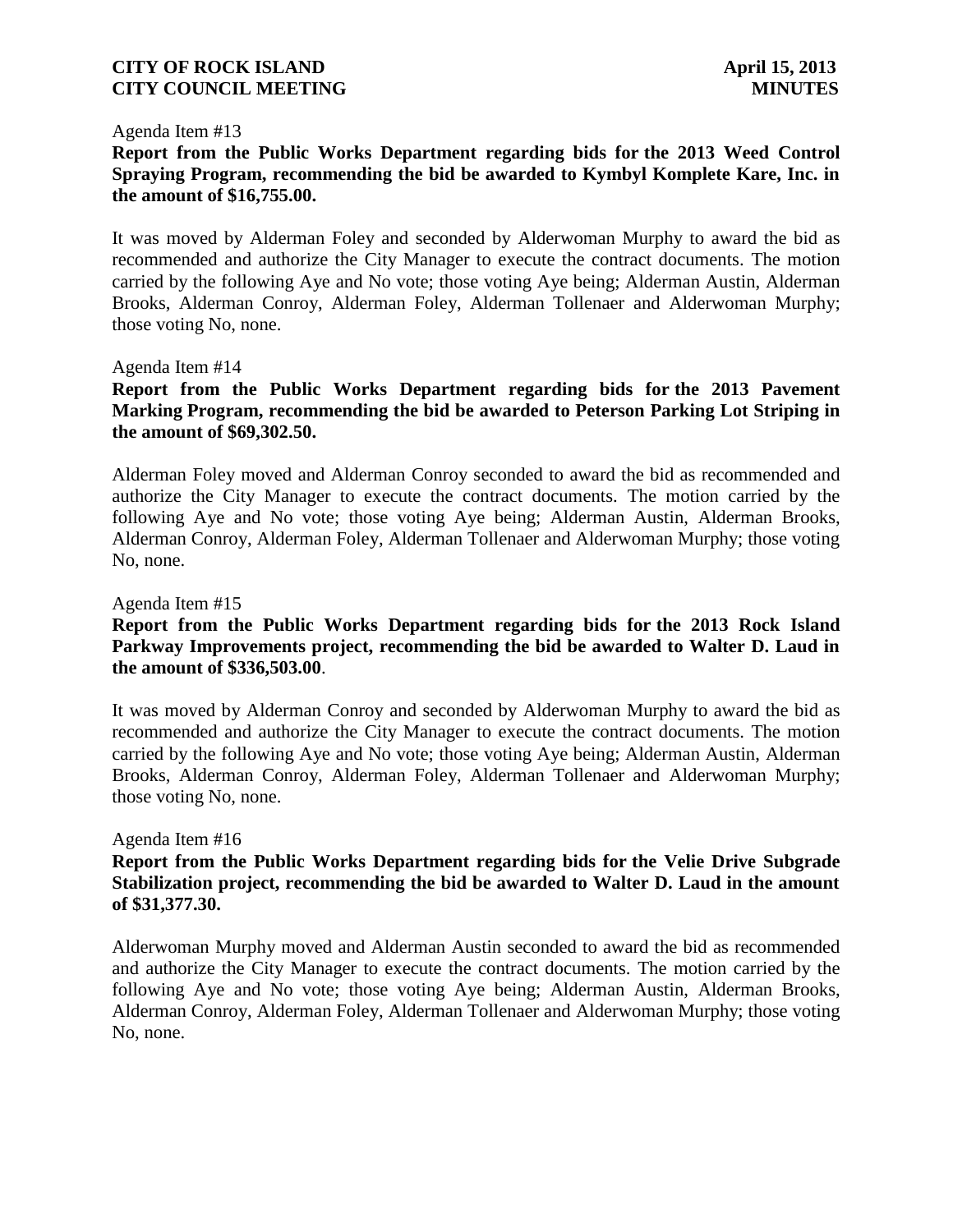#### Agenda Item #17

# **Report from the Community and Economic Development Department regarding bids for the remediation of Parking Lot C, recommending the bid be awarded to EnviroNet, Inc. in the amount of \$18,200.00.**

It was moved by Alderwoman Murphy and seconded by Alderman Austin to award the bid as recommended and authorize the City Manager to execute the contract documents. The motion carried by the following Aye and No vote; those voting Aye being; Alderman Austin, Alderman Brooks, Alderman Conroy, Alderman Foley, Alderman Tollenaer and Alderwoman Murphy; those voting No, none.

## Agenda Item #18

# **Report from the Community and Economic Development Department regarding a Special Ordinance ceding the City's 2013 private activity volume bonding cap to the Quad Cities Regional Economic Development Authority.**

Alderman Conroy moved and Alderman Foley seconded to consider, suspend the rules and pass the ordinance. The motion carried by the following Aye and No vote; those voting Aye being; Alderman Austin, Alderman Brooks, Alderman Conroy, Alderman Foley, Alderman Tollenaer and Alderwoman Murphy; those voting No, none.

#### Agenda Item #19

# **Report from the Finance Department regarding an adjustment to the Fiscal Year 2014 Budget, recommending increasing the TIF #1 Downtown Fund in the amount of \$28,000.00.**

Note: Agenda Item #19 was deferred from the April 8, 2013 Council meeting.

The Mayor stated that a motion remained on the floor - Alderman Jones moved and Alderman Tollenaer seconded to approve the budget adjustment as recommended.

No discussion followed. The motion carried by the following Aye and No vote; those voting Aye being; Alderman Austin, Alderman Brooks, Alderman Conroy, Alderman Foley, Alderman Tollenaer and Alderwoman Murphy; those voting No, none.

#### Agenda Item #20

## **Report from the Traffic Engineering Committee regarding a request from the Public Works Department to remove a handicapped parking space at 504 7th Street.**

It was moved by Alderman Conroy and seconded by Alderman Foley to approve the request as recommended and refer to the City Attorney for an ordinance. The motion carried by the following Aye and No vote; those voting Aye being; Alderman Austin, Alderman Brooks, Alderman Conroy, Alderman Foley, Alderman Tollenaer and Alderwoman Murphy; those voting No, none.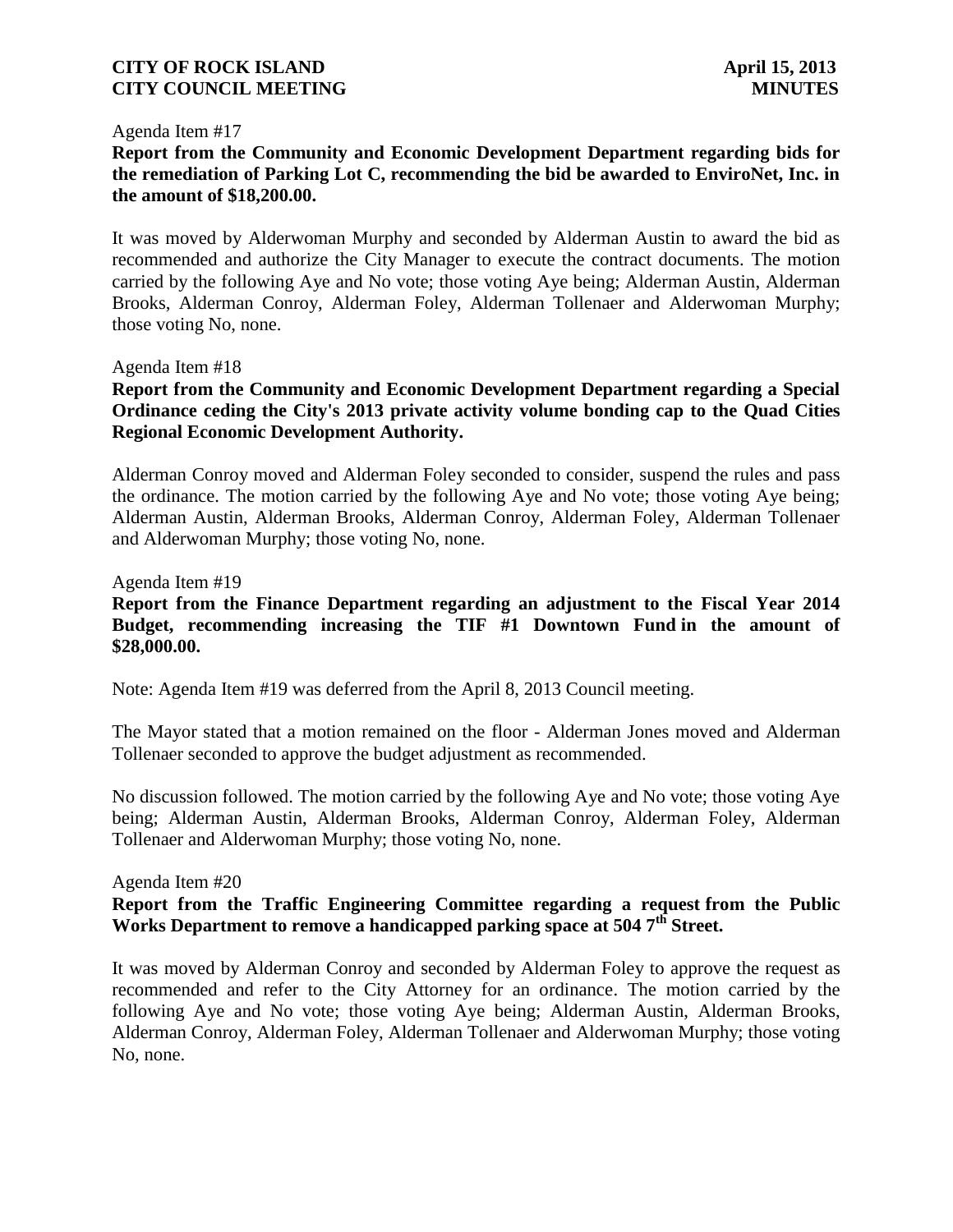#### Agenda Item #21

# **Report from the Traffic Engineering Committee regarding a request from Cassandra Hensley to install a handicapped parking space at 2615 5½ Avenue.**

Alderman Foley moved and Alderman Tollenaer seconded to approve the request as recommended and refer to the City Attorney for an ordinance. The motion carried by the following Aye and No vote; those voting Aye being; Alderman Austin, Alderman Brooks, Alderman Conroy, Alderman Foley, Alderman Tollenaer and Alderwoman Murphy; those voting No, none.

#### Agenda Item #22

## **Report from the Traffic Engineering Committee regarding a request from Florinda Johnson to remove a handicapped parking space at 501 9th Stree**t.

It was moved by Alderman Tollenaer and seconded by Alderman Conroy to approve the request as recommended and refer to the City Attorney for an ordinance. The motion carried by the following Aye and No vote; those voting Aye being; Alderman Austin, Alderman Brooks, Alderman Conroy, Alderman Foley, Alderman Tollenaer and Alderwoman Murphy; those voting No, none.

#### Agenda Item #23

# **Report from the Traffic Engineering Committee regarding a request from Rick Carlson of The ARC of the QCA to install a loading zone on 9th Street in front of 2850 9th Street.**

Alderman Austin moved and Alderman Conroy seconded to approve the request as recommended and refer to the City Attorney for an ordinance. The motion carried by the following Aye and No vote; those voting Aye being; Alderman Austin, Alderman Brooks, Alderman Conroy, Alderman Foley, Alderman Tollenaer and Alderwoman Murphy; those voting No, none.

Agenda Item #24

# **Report from the Traffic Engineering Committee regarding a request from Diana Andrews to remove a handicapped parking space at 3111 9th Street.**

It was moved by Alderman Foley and seconded by Alderman Conroy to approve the request as recommended and refer to the City Attorney for an ordinance. The motion carried by the following Aye and No vote; those voting Aye being; Alderman Austin, Alderman Brooks, Alderman Conroy, Alderman Foley, Alderman Tollenaer and Alderwoman Murphy; those voting No, none.

Agenda Item #25 **Other Business.**

No one signed up to address Council to speak on a topic.